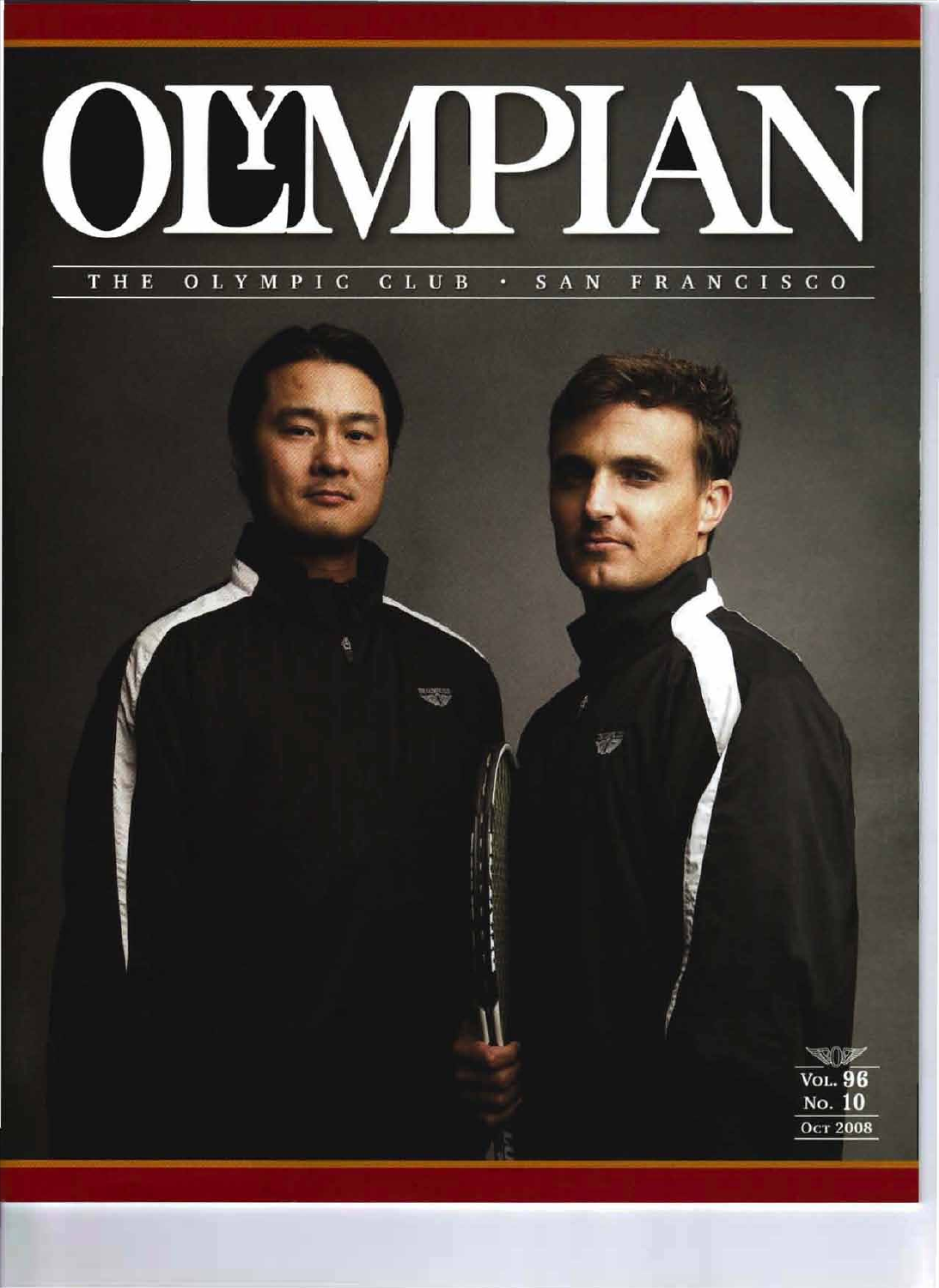## **ONE ON ONE**

### *with tennis player guy kornblum*

The story of Guy Komblum's tennis career at the Club is an instructional

tale for all of us. Think it's too late to get started in a sport? Think you can't show up, cold turkey, at a Club sporting venue and wind up immersed? Think you don't have the motivation to get off your duff and get involved? Read all about Kornblum, a 28-year-old San Franciscan who works in real estate brokerage and investments, has hiked Kilimanjaro and Mount Everest base camp, but still wanted more out of his life -- and is now the highly-involved captain of the Club's 4.0 tennis teams:

#### OLYMPIAN MAGAZINE: *When did* your *love affair wIth te.nnis begin?*

Guy Kornblum: About a year and a half ago. Actually, I played my freshman year at The Branson School, but quit for soccer. And then I gave it up for the next 15 years, until one day I went out with a buddy to the Club to start hitting tennis balls again.

#### OM: *Did you even own* a *racket?*

GK: I dragged one out of the closet. I didn't even know if the strings were still good. (laughs) But I just had an amazing time, and it made me realize there had been an element missing in my life, and that was competition.

#### OM: You'd always played sports, but had *stopped?*

GK: I played intramurals at UC Davis, and I grew up playing sports. My father, Guy Kornblum, Sr., is an Olympian. He was recruited to play handball in the *1960s,* and he loves the Club. He passed that on to me. He's fantastic. He stays active and is in amazing shape, even pushing 70. We go to spinning class twice a week, and he outspins me.

#### OM: He *got you attached* to *the Club at a* young *age?*

GK: The minute I could get in, at age 8, I was in a suit and tie, interviewing. I remember everything about the process. They asked me what sports I was interested in, things like that. It was a little bit of an intense process, sitting there with 8 to 12 guys quite older than you, asking you questions! And Pops used to drag me down and sit me in the basketball gym while he played. As a kid, my bar tab at the snack shop was ridiculous. (laughs)

#### OM: So *aU these years later,* you *dive headfirst into tennis?*

GK: Basically, I just started showing up at the courts. I didn't know many members. I just showed up and started hitting with a ball machine. One day, this teenage kid, he played on the team at St. Ignatius, asked me: "Do you want to hit? I'll be better than the ball machine." We started hitting, and it was great. We hit once a week. And once you show your face out there, it's such an intimate setting; you're forced to meet other members. Istarted talking with Nigel, Sean and Brooke and told

them I wanted to get involved in the program. They started setting me up with other guys to hit with, and the next thing I know, I'm spending 3 to 4 days a week out there, on weekends and weeknights. It opened me up to a whole new world. I was definitely missing some sort of passion in my life, and tennis has become that.

#### OM: Was the next step joining some *leagues?*

GK: I joined the USTA leagues, and decided to captain one of the teams. You play other teams and other clubs around the Bay Area, and you get to represent the Club. It's awesome. To have a leadership role with the Club is very cool. It involves a lot of coordinating, setting up doubles and singles, picking the right guys to play matches. Tennis basically goes from a 2.5 to 5.5 or Open level, and the 4.0 team, which I captain, is right in the middle. It's very competitive, probably a step below a college players' level. Last year was the first time in about 5 years we fielded a 4.0 team. We're working to recruit new players, and strengthen that area of the Club, and get ready for the '09